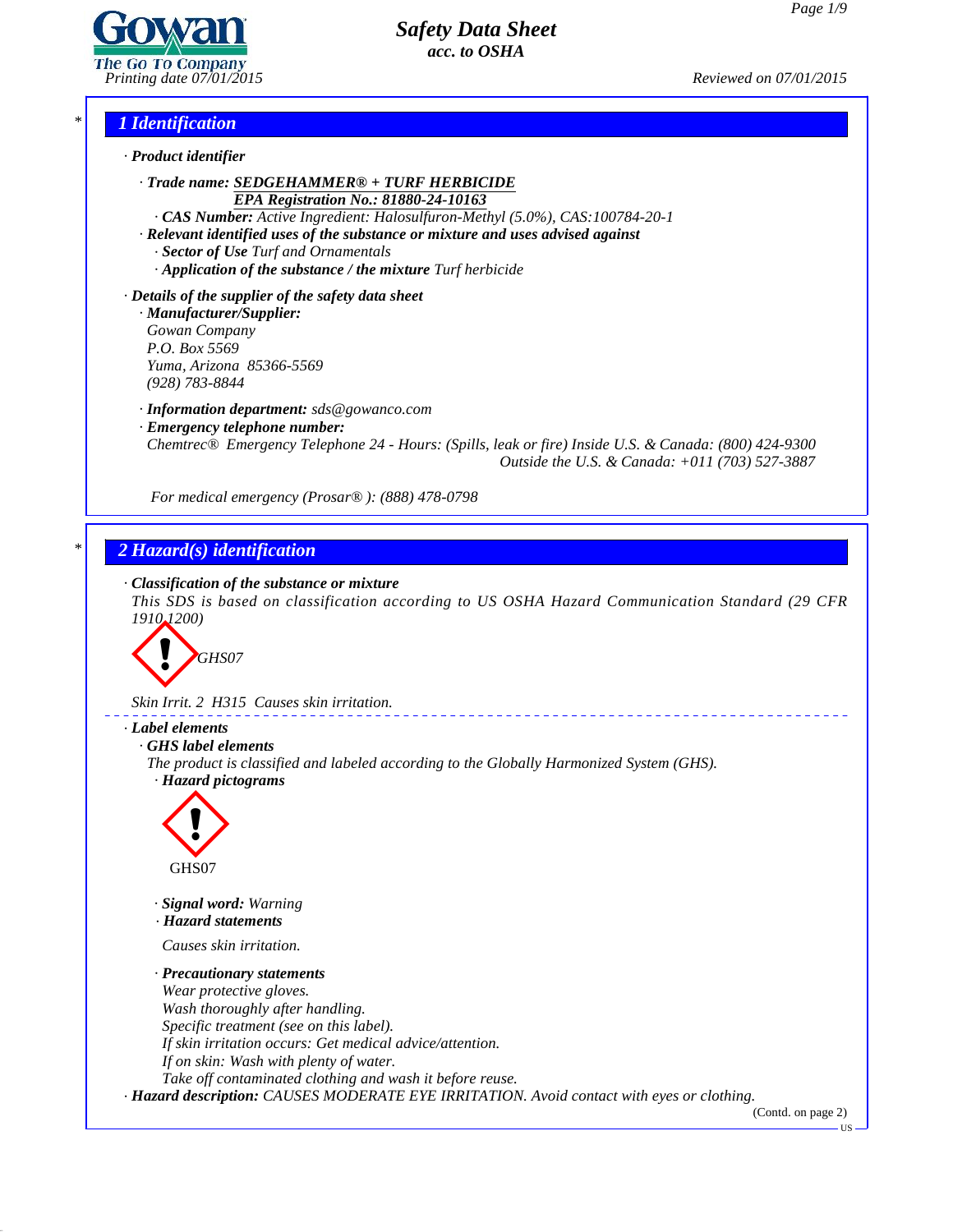*Printing date 07/01/2015 Reviewed on 07/01/2015*



*· Chemical characterization: Mixtures*

*· Description: Only the identities of the active ingredient(s) and any hazardous inert ingredients are listed.*

*· Dangerous components:*

*100784-20-1 Halosulfuron present as methyl ester*

*Aquatic Acute 1, H400; Aquatic Chronic 1, H410*

## *\* 4 First-aid measures*

*· Description of first aid measures*

*· General information:*

Have the product container or label with you when calling a poison control center or doctor, or going for *treatment.*

*You may also contact 1-888-478-0798 for emergency medical treatment information.*

*· After eye contact:*

41.0

- *• Hold eye open and rinse slowly and gently with water for 15-20 minutes.*
- *• Remove contact lenses, if present, after first 5 minutes, then continue rinsing eyes.*
- *• Call a poison control center or doctor for treatment advice.*

*· Information for doctor:*

*· Most important symptoms and effects, both acute and delayed No further relevant information available.*

(Contd. on page 3)US

*5.0%*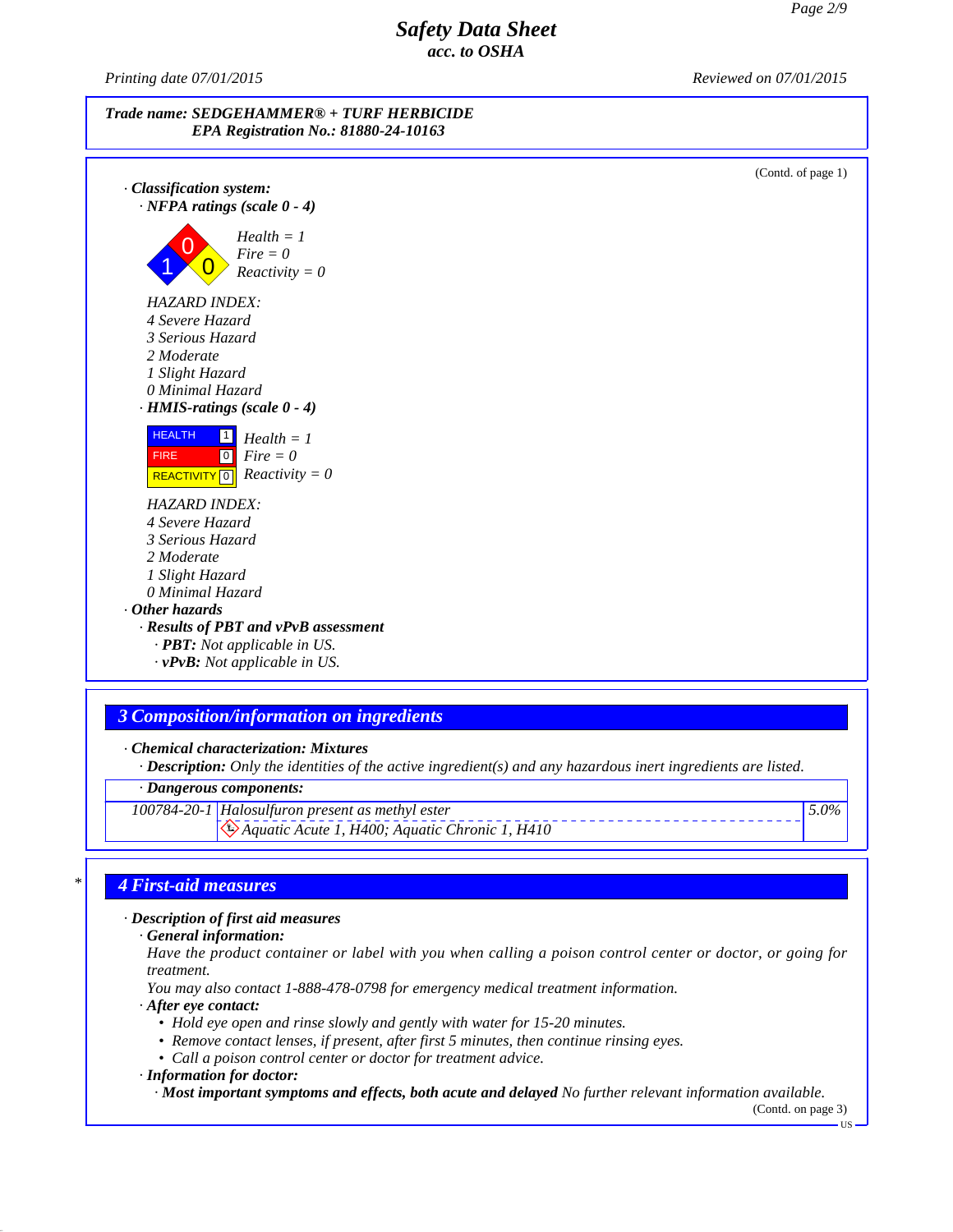*Printing date 07/01/2015 Reviewed on 07/01/2015*

#### *Trade name: SEDGEHAMMER® + TURF HERBICIDE EPA Registration No.: 81880-24-10163*

(Contd. of page 2)

#### *· Indication of any immediate medical attention and special treatment needed No further relevant information available.*

## *5 Fire-fighting measures*

### *· Extinguishing media*

- *· Suitable extinguishing agents:*
- *CO2, extinguishing powder or water spray. Fight larger fires with water spray or alcohol resistant foam.*
- *· Special hazards arising from the substance or mixture No further relevant information available.*
- *· Advice for firefighters*

Firefighters and others that may be exposed to vapors, mists, dusts, or products of combustion should wear full *protective clothing and self-contained breathing apparatus. Equipment should be thoroughly cleaned after use. · Protective equipment: Wear self-contained respiratory protective device.*

### *\* 6 Accidental release measures*

#### *· Personal precautions, protective equipment and emergency procedures*

*Keep unnecessary people away and isolate hazard area. Wear appropriate personal protective equipment described in Section 8*

*· Environmental precautions:*

Do not apply directly to water, to areas where surface water is present or to intertidal areas below the mean high *water mark. Do not contaminate water when disposing of equipment washwaters or rinsate.*

*· Methods and material for containment and cleaning up:*

*Sweep up spill, scoop or vacuum and remove. Flush residual spill area with water. Contain large spills with dikes and transfer the material to appropriate containers for reclamation or disposal. Absorb remaining material or small spills with an inert material and then place in a chemical waste container. Flush residual spill area with water. Refer to Section 13 for disposal information and Section 15 for reportable quantity information.*

#### *· Reference to other sections*

*See Section 7 for information on safe handling. See Section 8 for information on personal protection equipment. See Section 13 for disposal information.*

## *\* 7 Handling and storage*

#### *· Handling:*

*· Precautions for safe handling*

*Remove clothing/PPE immediately if pesticide gets inside. Then wash thoroughly and puton clean clothing. Wash hands before eating, drinking, chewing gum, using tobacco or using the toilet.*

*· Information about protection against explosions and fires: Keep ignition sources away - Do not smoke.*

*· Conditions for safe storage, including any incompatibilities*

*· Storage:*

41.0

- *· Requirements to be met by storerooms and receptacles:*
- *Store under cool, dry conditions (below 120 F). Do not store under moist conditions.*
- *· Information about storage in one common storage facility: Store away from foodstuf s.*
- *· Further information about storage conditions: None.*
- *· Specific end use(s) No further relevant information available.*

(Contd. on page 4)

 $\overline{US}$   $\longrightarrow$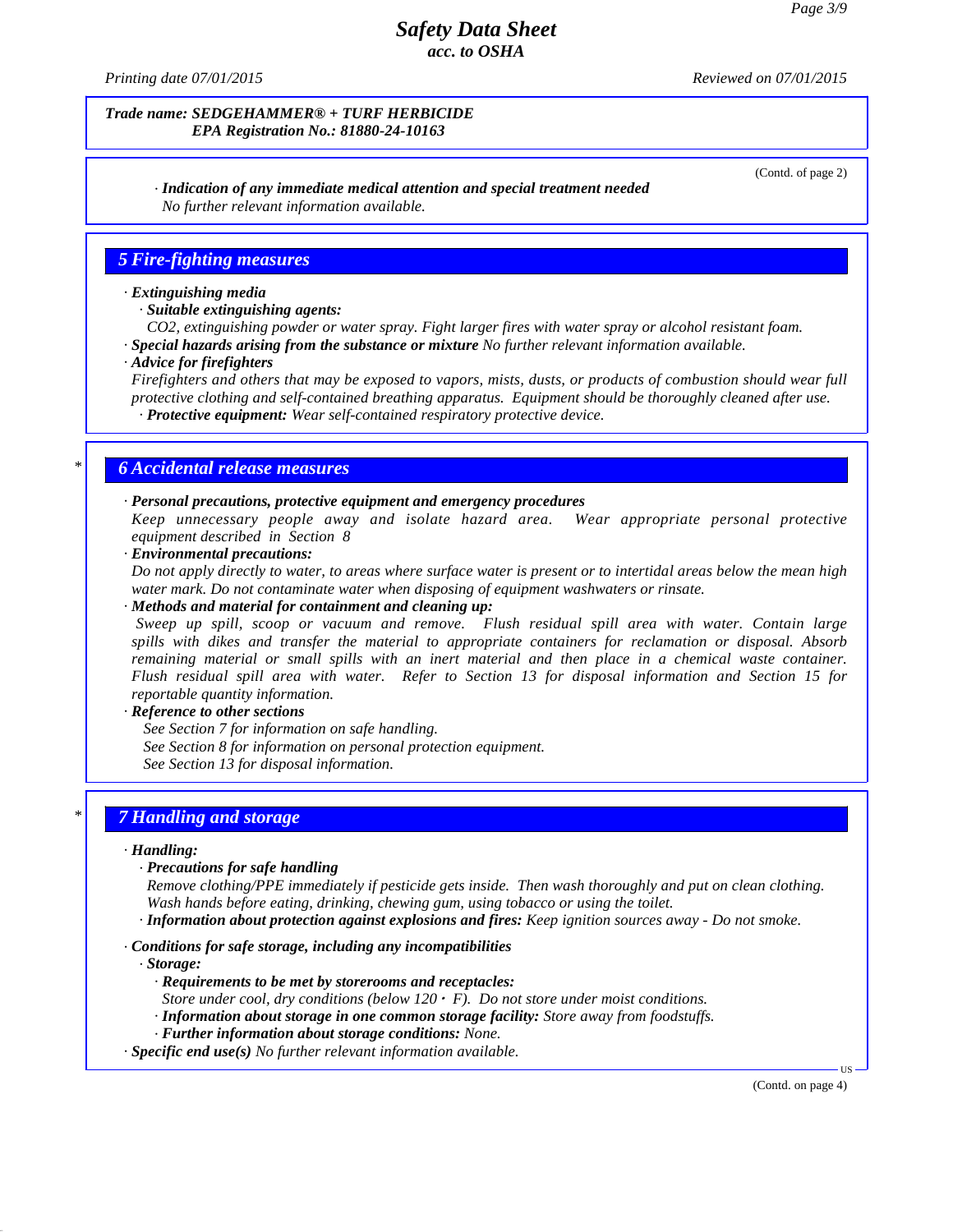41.0

*Printing date 07/01/2015 Reviewed on 07/01/2015*

#### *Trade name: SEDGEHAMMER® + TURF HERBICIDE EPA Registration No.: 81880-24-10163*

(Contd. of page 3)

|                                                                                                                                                                                               | · Additional information about design of technical systems: No further data; see item 7.                                                                                                                                                                                                     |
|-----------------------------------------------------------------------------------------------------------------------------------------------------------------------------------------------|----------------------------------------------------------------------------------------------------------------------------------------------------------------------------------------------------------------------------------------------------------------------------------------------|
| Control parameters<br>at the workplace.                                                                                                                                                       | Components with limit values that require monitoring at the workplace:<br>The product does not contain any relevant quantities of materials with critical values that have to be monitored<br>· Additional information: CAUSES MODERATE EYE IRRITATION. Avoid contact with eyes or clothing. |
| · Exposure controls<br>· Personal protective equipment:<br>· General protective and hygienic measures:<br>· Breathing equipment: Not required.<br>· Protection of hands:<br>Protective gloves | Wash hands before eating, drinking, chewing gum, using tobacco or using the toilet.<br>Remove clothing/PPE immediately if pesticide gets inside. Then wash thoroughly and put on clean clothing.                                                                                             |
| · Penetration time of glove material<br>be observed.<br>· Body protection:<br>Coveralls,<br>Shoes plus socks, and<br>Chemical-resistant gloves made out of waterproof material.               | · Material of gloves Chemical-resistant made of any waterproof material<br>The exact break through time has to be found out by the manufacturer of the protective gloves and has to                                                                                                          |
| <b>9 Physical and chemical properties</b>                                                                                                                                                     |                                                                                                                                                                                                                                                                                              |
|                                                                                                                                                                                               |                                                                                                                                                                                                                                                                                              |
| · Information on basic physical and chemical properties<br><b>General Information</b><br>$\cdot$ Appearance:<br>$\cdot$ Form:<br>$\cdot$ Color:                                               | Granulate<br>Off-white to light tan                                                                                                                                                                                                                                                          |
| $\cdot$ Odor:                                                                                                                                                                                 | <i>Odorless</i><br>Not determined.                                                                                                                                                                                                                                                           |
| <b>Odour threshold:</b><br>$\cdot$ pH-value at 20 $\text{°C}$ (68 $\text{°F}$ ):                                                                                                              | 4.9                                                                                                                                                                                                                                                                                          |
| Change in condition<br>· Melting point/Melting range:<br>· Boiling point/Boiling range:                                                                                                       | Undetermined.<br>Undetermined.                                                                                                                                                                                                                                                               |
| · Flash point:                                                                                                                                                                                | Not applicable.                                                                                                                                                                                                                                                                              |
| · Flammability (solid, gaseous):                                                                                                                                                              | Not determined.                                                                                                                                                                                                                                                                              |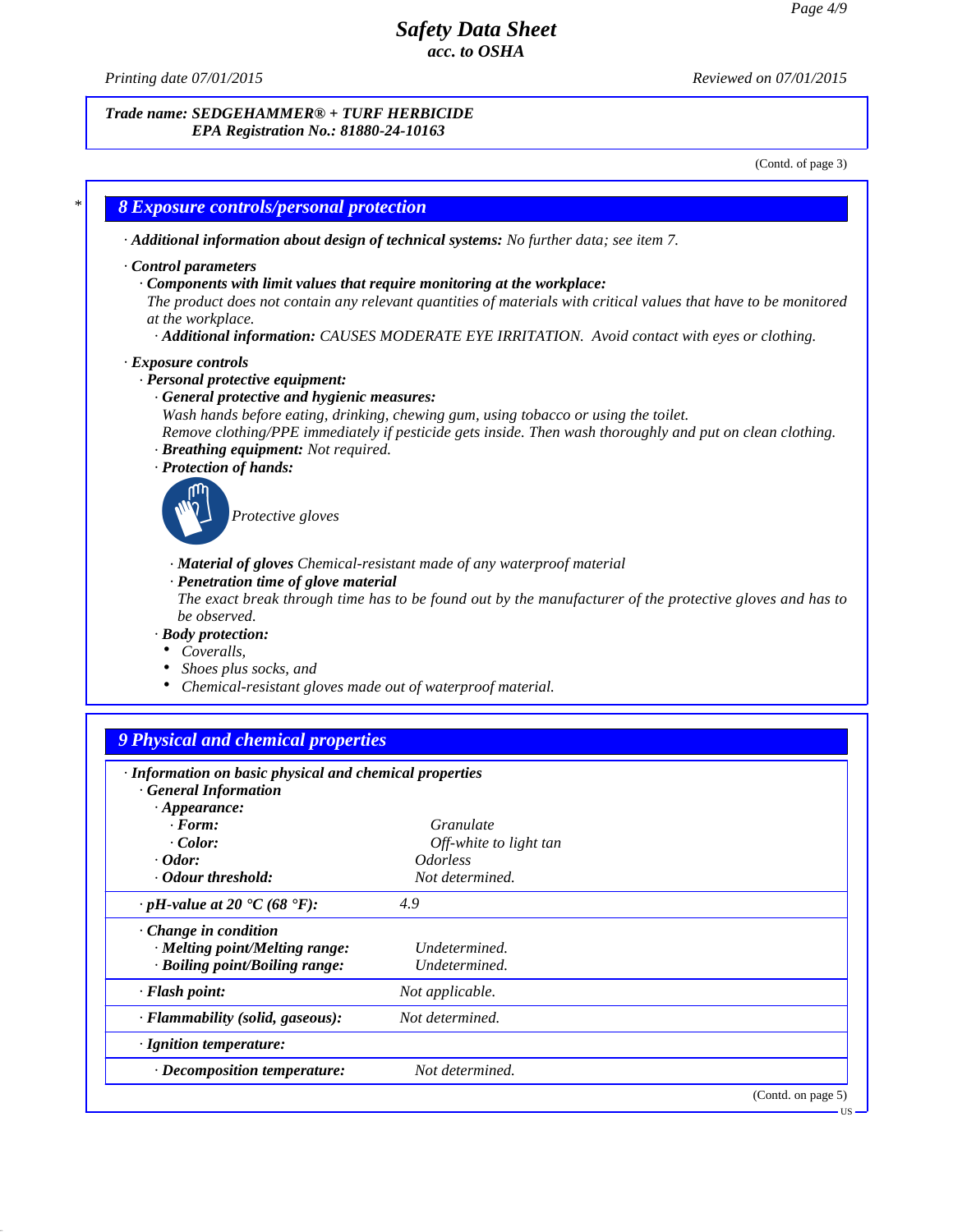*Printing date 07/01/2015 Reviewed on 07/01/2015*

#### *Trade name: SEDGEHAMMER® + TURF HERBICIDE EPA Registration No.: 81880-24-10163*

|                                                            |                                               | (Contd. of page 4) |
|------------------------------------------------------------|-----------------------------------------------|--------------------|
| $\cdot$ Auto igniting:                                     | Product is not self-igniting.                 |                    |
| Danger of explosion:                                       | Product does not present an explosion hazard. |                    |
| · Explosion limits:                                        |                                               |                    |
| $\cdot$ Lower:                                             | Not determined.                               |                    |
| $\cdot$ Upper:                                             | Not determined.                               |                    |
| · Vapor pressure:                                          | Not applicable.                               |                    |
| $\cdot$ Density at 20 $\cdot$ C (68 $\cdot$ F):            | $0.642$ g/cm <sup>3</sup> (5.357 lbs/gal)     |                    |
| · Relative density                                         | Not determined.                               |                    |
| · Vapour density                                           | Not applicable.                               |                    |
| $\cdot$ Evaporation rate                                   | Not applicable.                               |                    |
| · Solubility in / Miscibility with                         |                                               |                    |
| $\cdot$ Water:                                             | Dispersible.                                  |                    |
| · Partition coefficient (n-octanol/water): Not determined. |                                               |                    |
| · Viscosity:                                               |                                               |                    |
| $\cdot$ Dynamic:                                           | Not applicable.                               |                    |
| $\cdot$ Kinematic:                                         | Not applicable.                               |                    |
| $\cdot$ Other information                                  | No further relevant information available.    |                    |

## *\* 10 Stability and reactivity*

*· Reactivity*

*· Chemical stability*

*This product should be stable for at least two years under normal conditions of warehouse storage. · Thermal decomposition / conditions to be avoided: No decomposition if used according to specifications.*

- *· Possibility of hazardous reactions No dangerous reactions known.*
- *· Conditions to avoid Store under cool, dry conditions (below 120°F). Do not store under moist conditons.*
- *· Incompatible materials: Reducing agents and acids.*
- *· Hazardous decomposition products: No dangerous decomposition products known.*

## *\* 11 Toxicological information*

*· Information on toxicological effects*

*· Acute toxicity:*

41.0

| · LD/LC50 values that are relevant for classification: |      |                                         |
|--------------------------------------------------------|------|-----------------------------------------|
| Oral                                                   | LD50 | $\vert$ >5000 mg/kg (rat)               |
|                                                        |      | Dermal $LD50$ > 5000 mg/kg (rat)        |
|                                                        |      | Inhalative $LC50/4 h$ > 2.05 mg/l (rat) |

### *· Primary irritant effect:*

*· on the skin: No irritant ef ect.*

*· on the eye: Moderately Irritating*

*· Sensitization: No sensitizing ef ects known.*

#### *· Additional toxicological information:*

*The product is not subject to classification according to internally approved calculation methods for preparations:*

(Contd. on page 6)

<sup>&</sup>lt;sub>11</sub>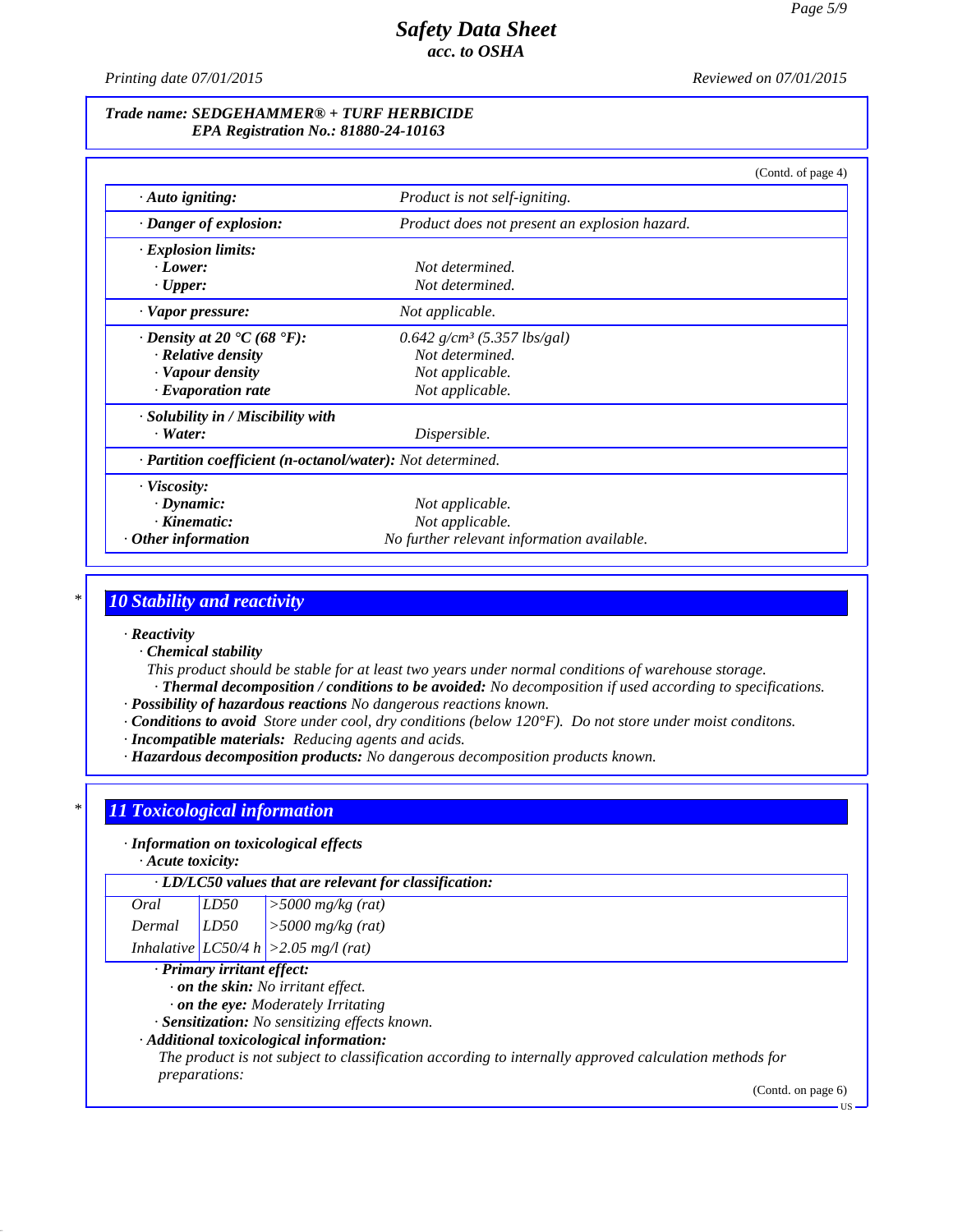*Printing date 07/01/2015 Reviewed on 07/01/2015*

#### *Trade name: SEDGEHAMMER® + TURF HERBICIDE EPA Registration No.: 81880-24-10163*

(Contd. of page 5) When used and handled according to specifications, the product does not have any harmful effects according *to our experience and the information provided to us.*

*· Carcinogenic categories*

*· IARC (International Agency for Research on Cancer)*

*None of the ingredients are listed.*

*· NTP (National Toxicology Program)*

*None of the ingredients are listed.*

*· OSHA-Ca (Occupational Safety & Health Administration)*

*None of the ingredients are listed.*

## *12 Ecological information*

#### *· Toxicity*

*· Aquatic toxicity: No further relevant information available.*

- *· Persistence and degradability No further relevant information available.*
- *· Behavior in environmental systems:*
	- *· Bioaccumulative potential No further relevant information available.*
	- *· Mobility in soil No further relevant information available.*
- *· Ecotoxical effects:*

*· Remark:*

*Ecotoxicity data shown is for the active ingredient, halosulfuron-methyl.*

*48-hr EC50 Daphnia magna: >107 mg/L; practically nontoxic.*

*96-hr LC50 Bluegill sunfish: >118 mg/L; practically nontoxic.*

*96-hr LC50 Rainbow trout: >131 mg/L; practically nontoxic.*

*5-day EC50 Algae (Selenastrum capricornutum): 0.0041/L; very highly toxic.*

#### *· Other information:*

Do not apply directly to water, to areas where surface water is present or to intertidal areas below *the mean high water mark. Do not contaminate water when disposing of equipment washwaters or rinsate. This chemical demonstrates the properties and characteristics associated with chemicals detected in ground* water. The use of this chemical in areas where soils are permeable, particularly where the water table is *shallow, may result in ground water contamination.*

### *· Additional ecological information:*

*· General notes:*

*Water hazard class 2 (Self-assessment): hazardous for water*

*Do not allow product to reach ground water, water course or sewage system.*

*Danger to drinking water ifeven small quantities leak into the ground.*

## *· Results of PBT and vPvB assessment*

*· PBT: Not applicable.*

*· vPvB: Not applicable.*

*· Other adverse effects No further relevant information available.*

## *13 Disposal considerations*

## *· Waste treatment methods*

*· Recommendation:*

41.0

Wastes resulting from the use of this product must be disposed of on site or at an approved waste disposal *facility.*

(Contd. on page 7)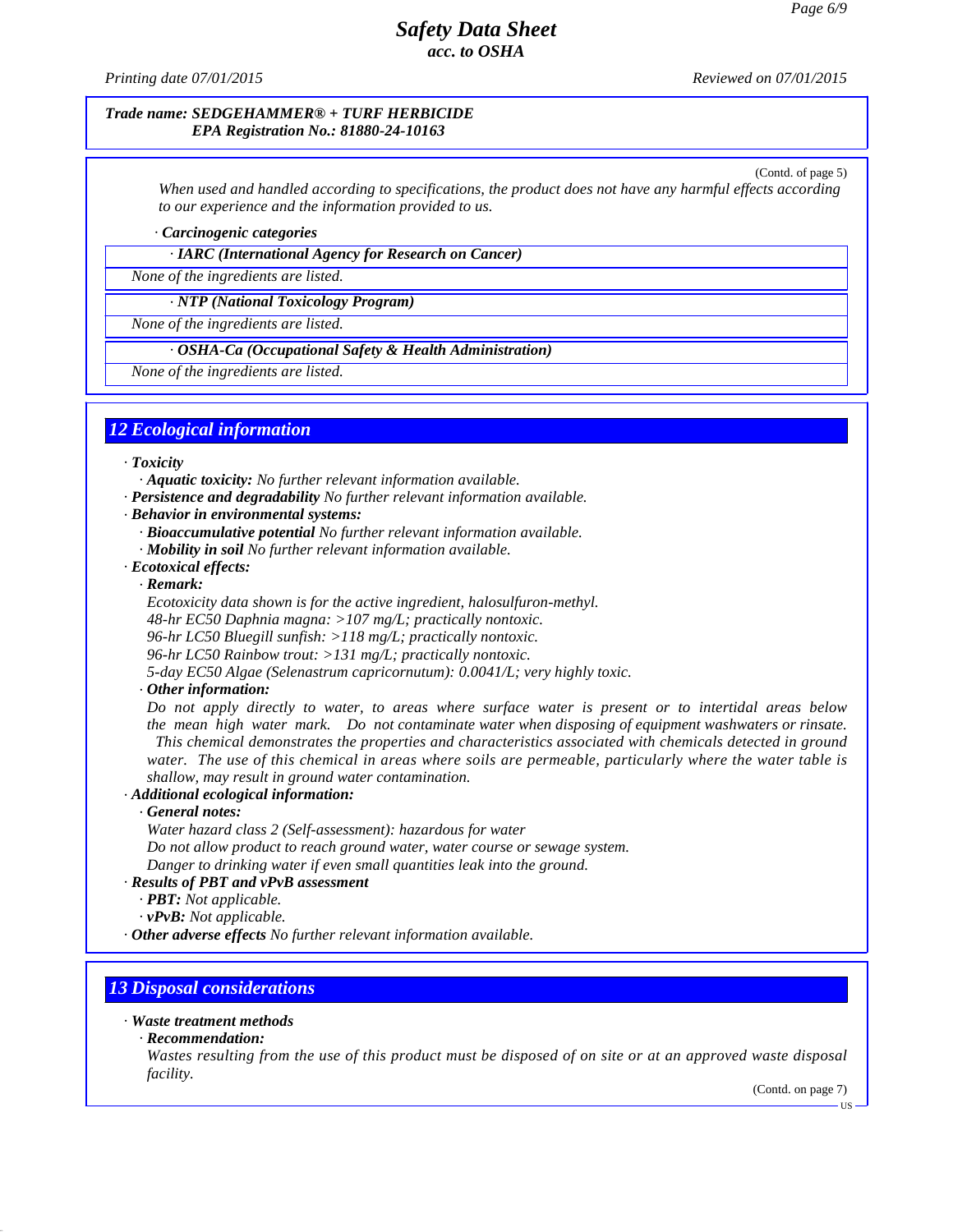*Printing date 07/01/2015 Reviewed on 07/01/2015*

### *Trade name: SEDGEHAMMER® + TURF HERBICIDE EPA Registration No.: 81880-24-10163*

(Contd. of page 6)

## *· Uncleaned packagings:*

## *· Recommendation:*

41.0

*Nonrefillable container. Do not reuse or refill this container. Completely empty bag into application* equipment. Then offer for recycling, if available, or dispose of in a sanitary landfill, or by incineration. Do not *burn, unless allowed by state and local ordinances.*

| · UN-Number                                |                                                                                               |
|--------------------------------------------|-----------------------------------------------------------------------------------------------|
| $\cdot$ DOT                                | Not Regulated                                                                                 |
| · ADR, IMDG, IATA                          | <b>UN3077</b>                                                                                 |
|                                            |                                                                                               |
| · UN proper shipping name                  |                                                                                               |
| $\cdot$ ADR                                | 3077 Environmentally hazardous substances, solid, n.o.s.                                      |
|                                            | (Halosulfuron-Methyl)                                                                         |
| $\cdot$ IMDG                               | ENVIRONMENTALLY HAZARDOUS SUBSTANCE, SOLID,                                                   |
| $\cdot$ IATA                               | N.O.S. (Halosulfuron-Methyl), MARINE POLLUTANT<br>ENVIRONMENTALLY HAZARDOUS SUBSTANCE, SOLID, |
|                                            |                                                                                               |
|                                            | N.O.S. (Halosulfuron-Methyl)                                                                  |
| · Transport hazard class(es)               |                                                                                               |
| ADR, IMDG, IATA                            |                                                                                               |
|                                            |                                                                                               |
|                                            |                                                                                               |
|                                            |                                                                                               |
|                                            |                                                                                               |
|                                            |                                                                                               |
| · Class                                    | 9 Miscellaneous dangerous substances and articles                                             |
| · Label                                    | 9                                                                                             |
| · Packing group                            |                                                                                               |
| · ADR, IMDG, IATA                          | III                                                                                           |
| <b>Environmental hazards:</b>              | Product contains environmentally hazardous substances:                                        |
|                                            | Halosulfuron present as methyl ester                                                          |
| · Marine pollutant:                        | Yes                                                                                           |
|                                            | Symbol (fish and tree)                                                                        |
| · Special marking (ADR):                   | Symbol (fish and tree)                                                                        |
| · Special marking (IATA):                  | Symbol (fish and tree)                                                                        |
|                                            |                                                                                               |
| · Special precautions for user             | Warning: Miscellaneous dangerous substances and articles                                      |
| · Danger code (Kemler):                    | 90                                                                                            |
| · EMS Number:                              | $F-A, S-F$                                                                                    |
| Transport in bulk according to Annex II of |                                                                                               |
| <b>MARPOL73/78 and the IBC Code</b>        | Not applicable                                                                                |
|                                            |                                                                                               |
| · UN "Model Regulation":                   | US DOT:                                                                                       |
|                                            | Not regulated                                                                                 |
|                                            | ALL OTHERS:                                                                                   |
|                                            | UN3077, Environmentally hazardous substances, solid, n.o.s.                                   |

(Contd. on page 8)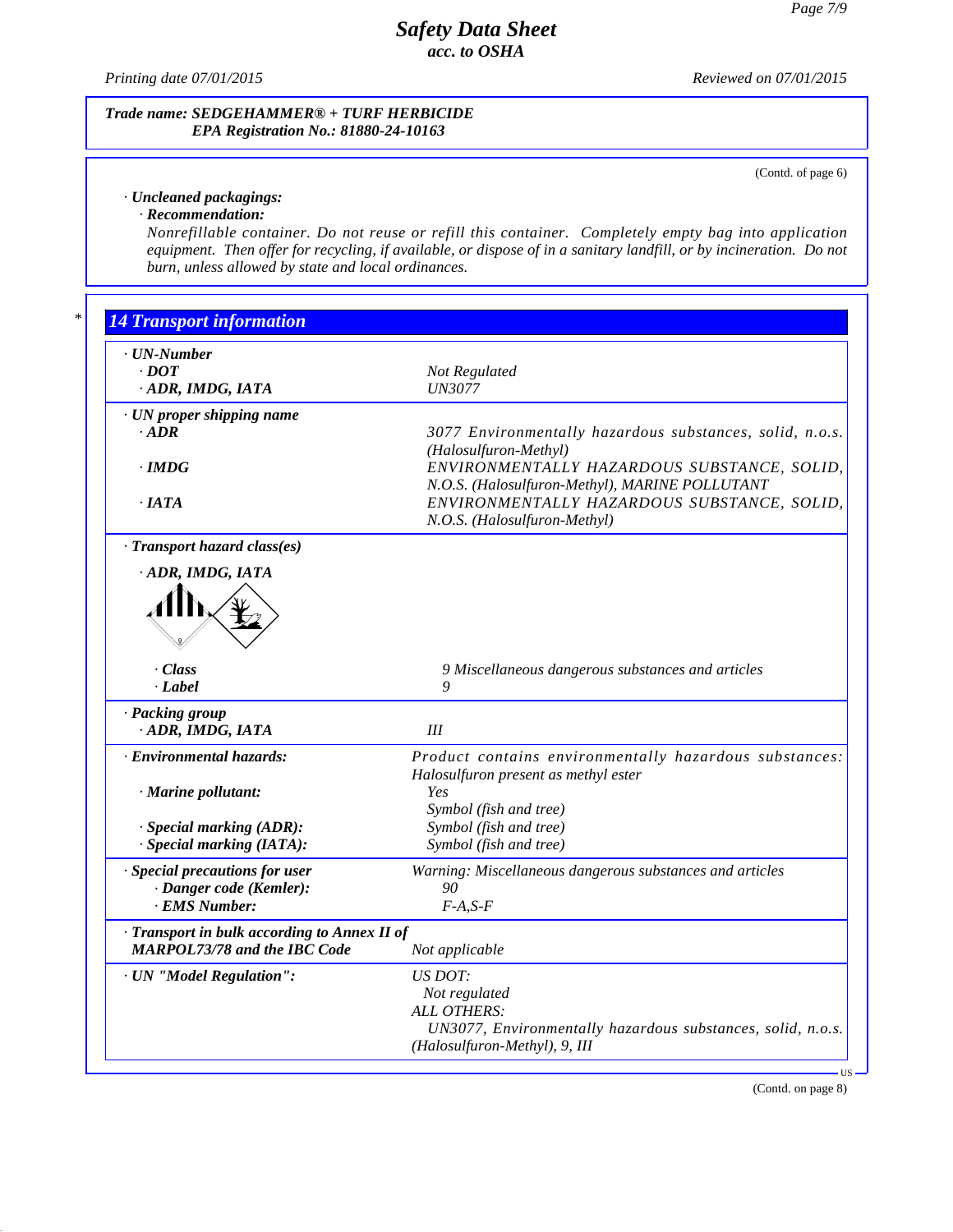*Printing date 07/01/2015 Reviewed on 07/01/2015*

#### *Trade name: SEDGEHAMMER® + TURF HERBICIDE EPA Registration No.: 81880-24-10163*

(Contd. of page 7)

## *\* 15 Regulatory information*

*· Safety, health and environmental regulations/legislation specific for the substance or mixture*

*EPA /FIFRA Information:*

This chemical is a pesticide product registered by the Environmental Protection Agency and is subject to certain *labeling requirements under federal pesticide law. These requirements differ from the classification criteria and hazard information required for safety data sheets, and for workplace labels of non-pesticide chemicals.*

*· SARA Title III*

*· Section 355 (extremely hazardous substances):*

*None of the ingredients are listed.*

*· Section 313 (Specific toxic chemical listings):*

*None of the ingredients are listed.*

*· TSCA (Toxic Substances Control Act):*

*None of the ingredients are listed.*

*· Proposition 65*

*· Chemicals known to cause cancer:*

*None of the ingredients are listed.*

*· Chemicals known to cause reproductive toxicity for females:*

*None of the ingredients are listed.*

*· Chemicals known to cause reproductive toxicity for males:*

*None of the ingredients are listed.*

*· Chemicals known to cause developmental toxicity:*

*None of the ingredients are listed.*

*· Carcinogenicity categories*

*· EPA (Environmental Protection Agency)*

*None of the ingredients are listed.*

*· TLV (Threshold Limit Value established by ACGIH)*

*None of the ingredients are listed.*

*· NIOSH-Ca (National Institute for Occupational Safety and Health)*

*None of the ingredients are listed.*

### *· GHS label elements*

*Not applicable*

*The product is classified and labeled according to the Globally Harmonized System (GHS).*

*· Hazard pictograms (US EPA) CAUTIONNot applicable*

*· Signal word:*

41.0

### *· Hazard statements*

*Causes moderate eye irritation. Avoid contact with eyes or clothing.*